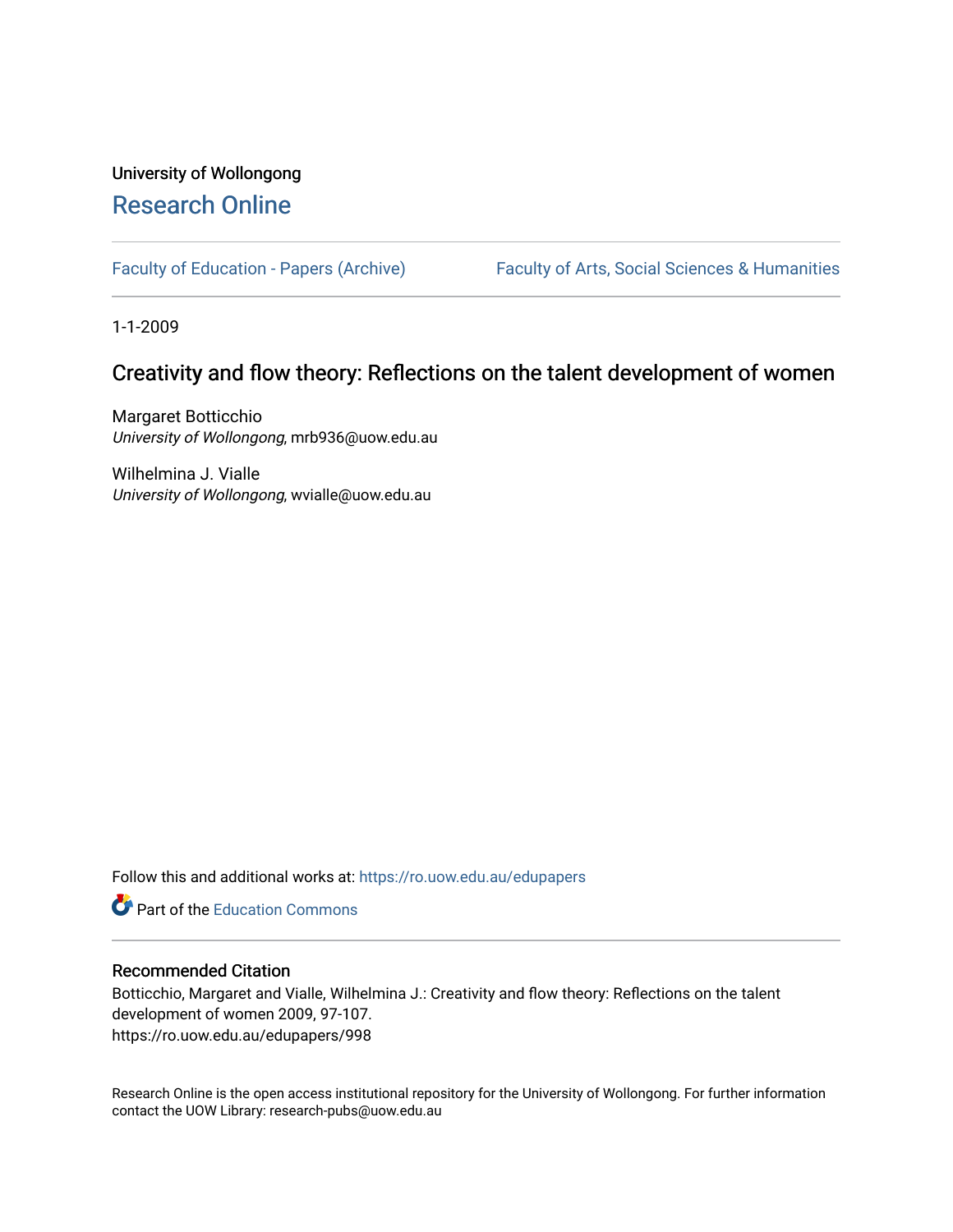#### **Creativity and Flow Theory: Reflections on the Talent Development of Women**

Wilma Vialle and Margaret Botticchio University of Wollongong, Australia

## **Introduction**

A number of years ago, Wilma was part of the organising committee when the University of Wollongong in New South Wales hosted the Australian Psychological Society's annual conference. We invited students to submit entries into an art contest that addressed the theme of the conference, 'Why Psychology?'. We had invited two experts from the City Art Gallery to select the winning entry. In awarding the first prize, one of the judges said that he had selected the artwork after being told that the two melted-plastic masses that were a focal part of the piece had originally been a Ken and a Barbie doll. For Wilma, a self-confessed non-artist, this raised an important question, which was whether the artwork would still have gained first place if the judge had not known the original source of the melted plastic. In other words, was the creativity inherent in the piece itself or was additional information required to appreciate its creative contribution? (Vialle, Lysaght, & Verenikina, 2000).

As a former drama teacher, Wilma had often struggled with articulating the differences among the creative works of her students, to identify which pieces were bare pass-grade standard while others were of outstanding quality. She readily came to the conclusion that it was far easier to recognize creativity than it was to define it. While there has been a burgeoning interest in creativity research since Guilford's exhortation in 1950, it remains an area that is under-researched. Sternberg and Lubart (1999) highlighted this situation with their observation that "few resources have been invested in the study of creativity, relative to its importance both to the field of psychology and to the world" (p. 12). This chapter seeks to add to current creativity theory and research by exploring a relatively silent voice in the literature, which is the perspective of the creative woman. We draw, particularly, on case studies of six creative women from diverse domains who were participants in Margaret's doctoral research (Botticchio, 2006).

## **The status of creativity theory**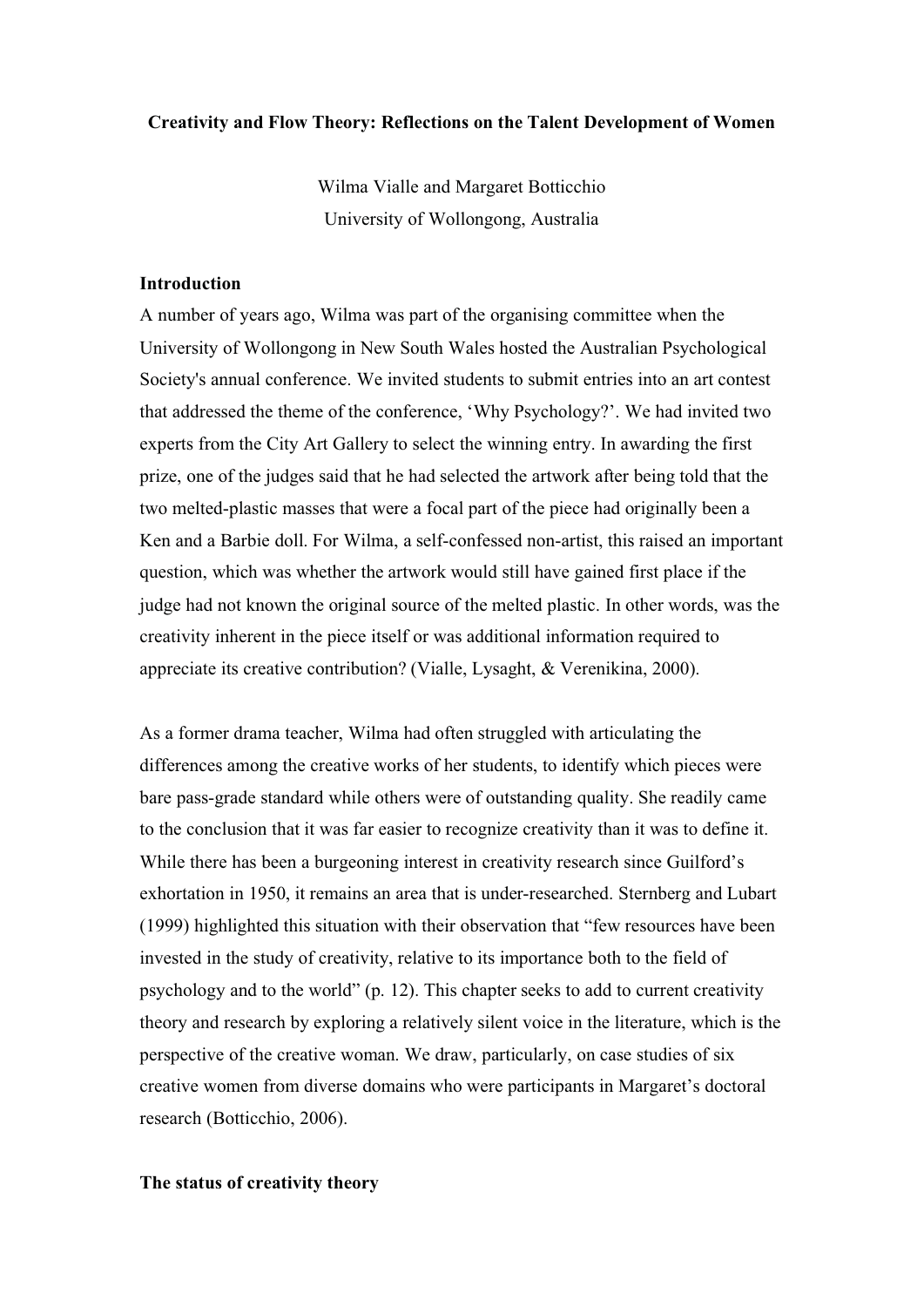Our current research on creativity owes much to the specific contributions of creativity researchers, who helped us to understand much of the psychology of the creative personality. Howard Gruber's approach to the study of creativity entailed intensive case studies of highly creative individuals drawn from different domains (Gruber, 1981). His case histories of individuals such as Charles Darwin allowed him to map the trajectory of creative development as well as to demonstrate how the processes involved in creativity unfold within specific domains. Dean Keith Simonton's (1984, 1990) historiometric approach imposed quantitative measures on the biographies of creative people in a range of disciplines. Consequently, he was able to demonstrate the role of the political and social milieu on creativity in the disciplines of science, philosophy, music and literature (Simonton, 1984). Among his conclusions, Simonton observed that there was often a significant increase in scientific advances following the fall of empires. Further, the historiometric derived from creative scientists illustrated that they could be characterized by dedication to their work and that their creative output followed a predictable age pattern, which started in their twenties, peaked in their thirties and forties, and diminished in later life (Simonton, 1990).

The influence of Gruber and Simonton, in shifting creativity research from individual traits to the broader contexts in which they are expressed, is evident in the work of Mihaly Csikszentmihalyi, Howard Gardner and David Feldman, individually and collectively. It is their research that forms the framework for the research reported in this chapter. The reader is asked to consider the following definitions:

Gardner (1993) defined the creative individual as one "who regularly solves problems, fashions products, or defines new questions in a domain in a way that is initially considered novel but that ultimately becomes accepted in a particular cultural setting" (p. 35).

David Feldman defined creativity as "the purposeful transformation of a body of knowledge, where that transformation is so significant that the body of knowledge is irrevocably changed from the way it was before….This notion of creativity emphasizes high-level functioning brought to bear on specialized problems" (Feldman, 1994, p. 86).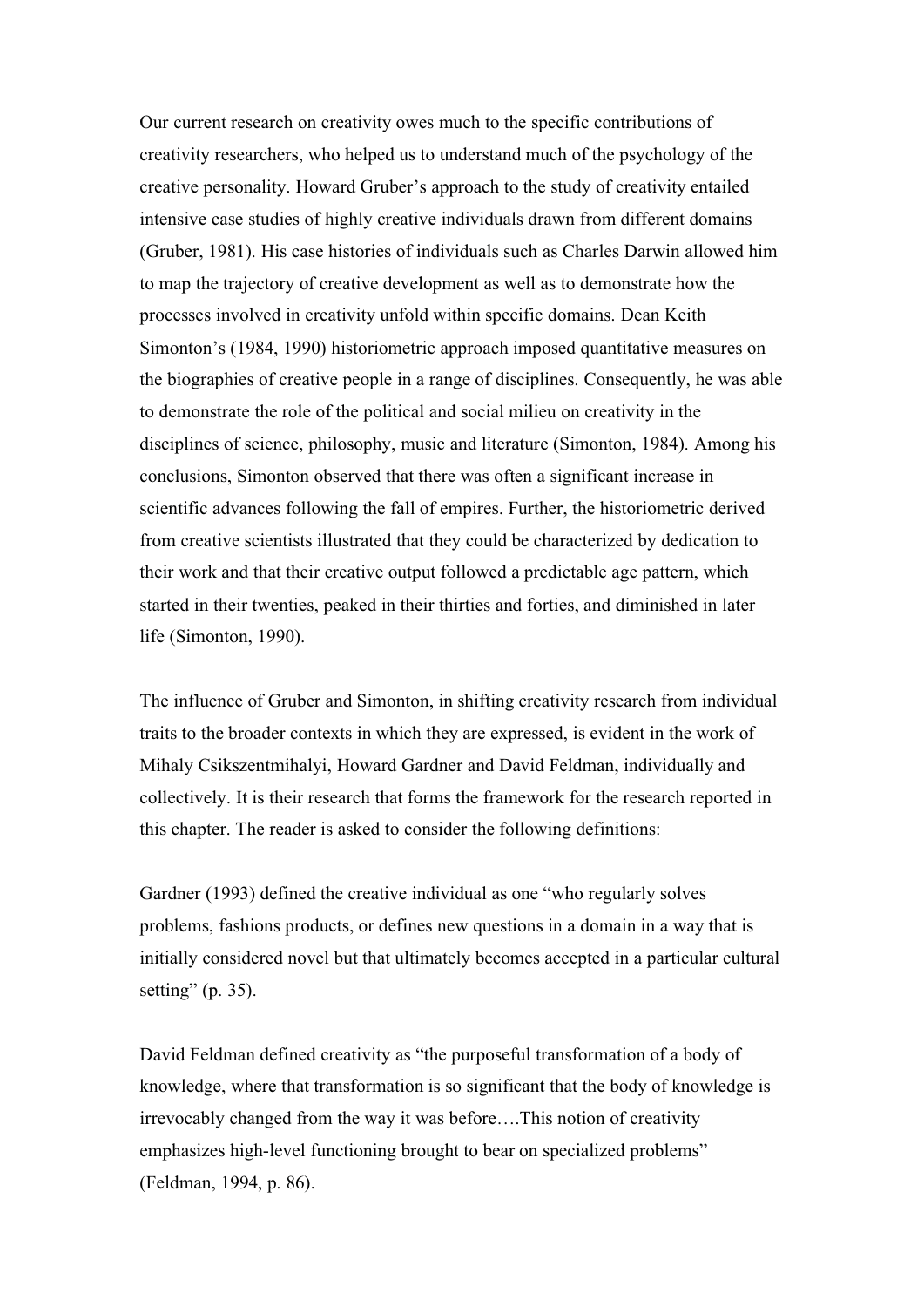Mihaly Csikszentmihalyi (1996) stated that "creativity results from the interaction of a system composed of three elements: a culture that contains symbolic rules, a person who brings novelty into the symbolic domain, and a field of experts who recognize and validate the innovation" (p. 6).

These three definitions illustrate the tripartite division of creativity that the collaboration of the three researchers has provided to the literature. Gardner's individual work focused on the creative *person*; Feldman studied the role of *domains* in the development of creativity; and, Csikszentmihalyi was concerned with the social contexts, or the *field*, in which creativity was expressed (Feldman, Csikszentmihalyi, & Gardner, 1994). The combination of these three elements, person, domain and field, is encapsulated in Csikszentmihalyi's definition above.

## **A contextual theory of creativity**

Csikszentmihalyi's interest in the social context of creativity was evident in the outcomes of an early study of creative artists. He examined the lives of a number of artists associated with early fourteenth century Florence and found that the social milieu of that time and place was a critical element in the quality of their artistic output. Csikszentmihalyi (1988) concluded that the existence of wealthy patrons, competitions, awards and commissions attracted artists to the area, initially, resulting in a vibrant community that further stimulated high levels of artistic expression.

In his publication, *Creativity,* Csikszentmihalyi (1996) draws on his extensive research to explicate his contextual theory of creativity. The book draws most heavily on the research he conducted between 1990 and 1995 in which he interviewed 91 highly-accomplished creators from a range of disciplines. Among the luminaries included in the research were Ravi Shankar, Jonas Salk, Eugene McCarthy, Madeleine L'Engle and Edward Asner. The 91 interviewees were those who agreed to participate from the 275 invitations that Csikszentmihalyi had issued. Refusal to participate was more common among the artists than the scientists and Csikszentmihalyi reports that even the refusals were illuminating. He cites the response from Saul Bellow's secretary: "Mr Bellow informed me that he remains creative in the second half of life, at least in part, because he does not allow himself to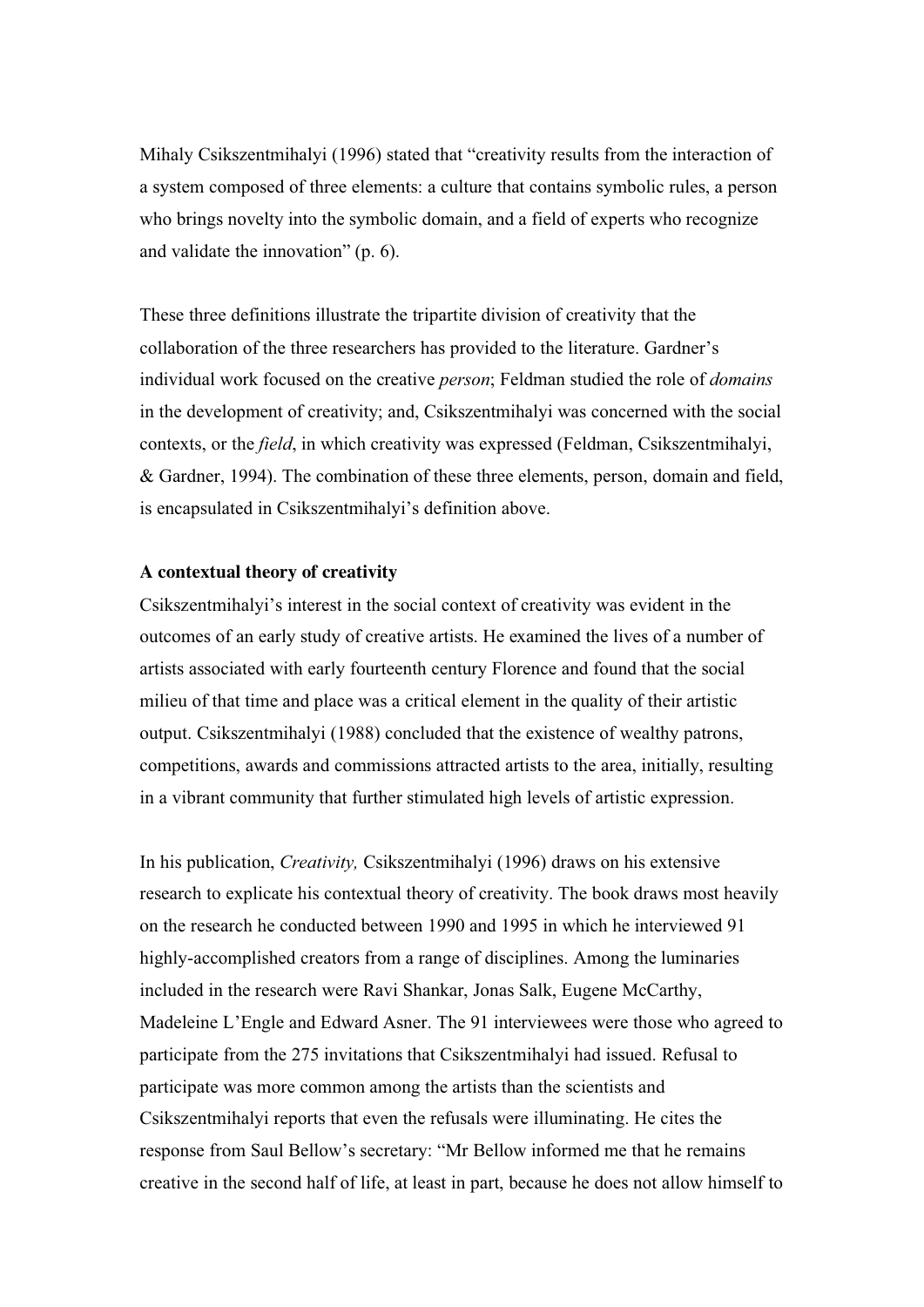be the object of other people's 'studies'. In any event, he's gone for the summer" (Csikszentmihalyi, 1996, p. 13).

Csikszentmihalyi's contextual model of creativity poses the question "Where is creativity?" rather than the more usual "What is creativity?". In so doing, he focuses on the dynamic interaction between the individuals and their sociocultural contexts. Consequently, creativity lies in the interrelationships occurring within a system made up of a domain, a field and a person, as illustrated in Figure 1.



**Figure 1.** Csikszentmihalyi's depiction of the roles of domain, person and field in creativity. Adapted from Csikszentmihalyi, 1988, p. 329.

Another concept that derived from Csikszentmihalyi's work was *Flow*, which he described as the feeling of intense concentration and enjoyment that people experience when they work on a satisfying task. He defined flow as "the state in which people are so involved in an activity that nothing else seems to matter; the experience itself is so enjoyable that people will do it even at great cost, for the sheer sake of doing it" (Csikszentmihalyi, 1990, p. 4). Flow is evident in the work habits of those who make significant creative contributions.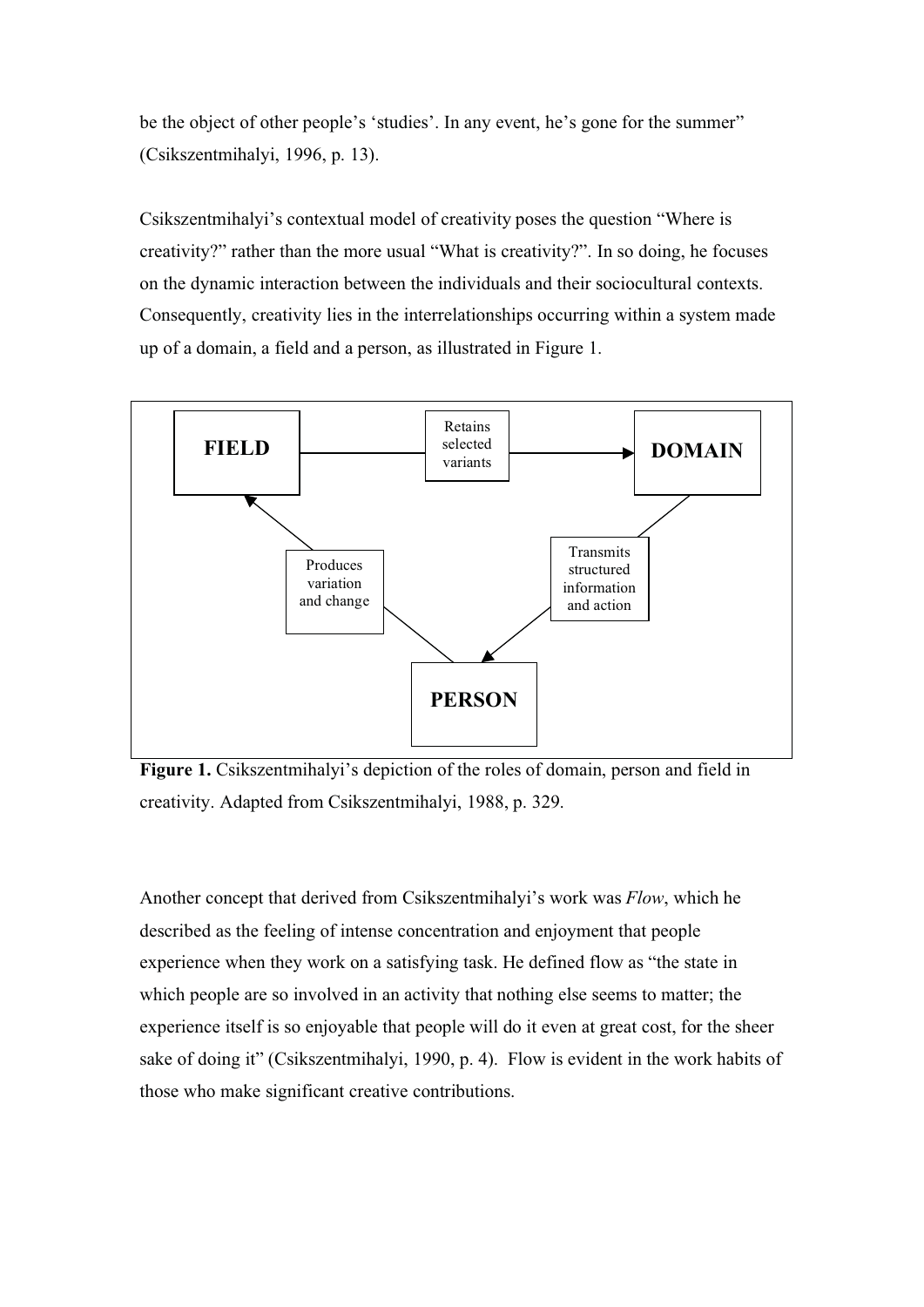Csikszentmihalyi's contextual theory of creativity derived from studies of eminent creators. Therefore, we may question whether it also captures the creativity we assign to children's play and discovery or to the everyday creativity we employ when we transform the meagre offerings in our pantry into a gourmet meal. Csikszentmihalyi (1996) attempted to resolve this definitional divide by distinguishing between two types of creativity, which he labelled *little c Creativity* and *big C Creativity.* He describes big C Creativity as the kind of creativity that makes a difference to our lives in that it alters domains and the ways that ideas and products can come to fruition within those domains. By definition, then, big C Creativity is the realm of the eminent individual, the innovator or inventor in a particular domain. Little c creativity, by contrast, is everyday creativity that is part of the human condition and distinguishes us from other species. Therefore, it is also the creativity that we observe in young children as they explore, invent and discover. While these two forms of creativity are distinctive, Csikszentmihalyi (1996) believes that study of big C Creativity will provide insights that are useful for the enhancement of little c creativity.

#### **Limitations of the contextual theory**

While the contextual theory proposed by Csikszentmihalyi, Gardner and Feldman is an important contribution to the literature, there are some limitations from our perspective. Foremost among these limitations is the relative absence of women in the studies completed by Csikszentmihalyi (1996) and Gardner (1993) respectively. Their approaches to researching creativity have drawn heavily on case study methodology but for various reasons have included relatively few women. Csikszentmihalyi's study of 91 eminent creators, for example, included only 27 women, more than half of whom were involved in domains associated with the Arts and Humanities. There were only nine female scientists and three female business or political figures in the sample.

Gardner's (1993) publication examined seven creative individuals and included only one woman, Martha Graham from the domain of dance. Gardner's assertion that his seven individuals represent a "representative and fair sample" (1993, p. 6) of those innovators who have shaped the modern era, presumably reflects the degree of recognition of women when traditional measures of eminence are utilized. In discussing the inclusion of the sole woman in his treatise, Gardner (1993)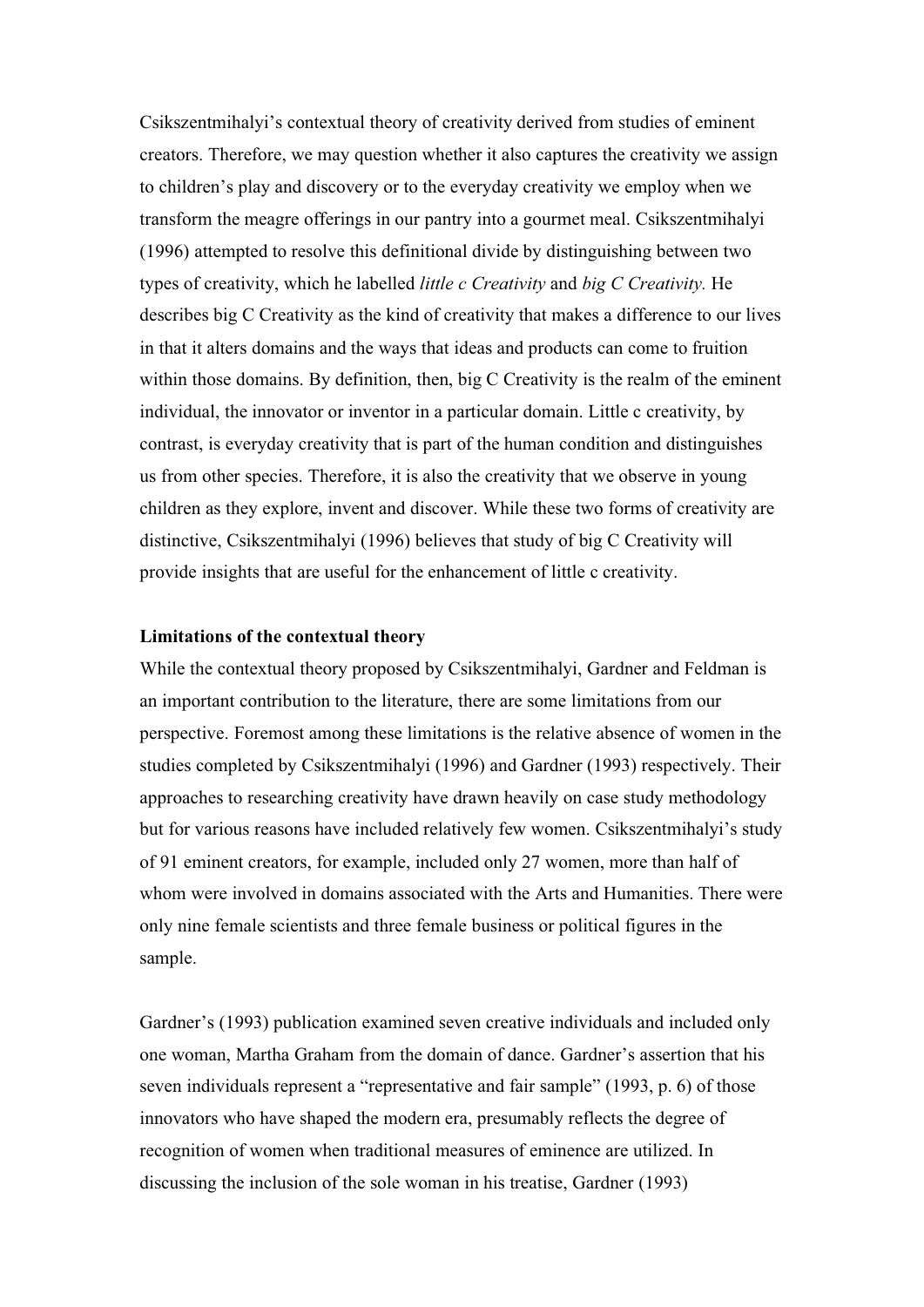acknowledged that Graham "faced obstacles stemming from prevalent attitudes and expectations in a male-dominated creative world" (p. 12).

It seems that the stories of women are largely absent from "his'tory" (Nochlin, 1989), although one exception is Ravenna Helson's (1983) study of creative women mathematicians. Despite the advances made for women since the mid-twentieth century, women are still under-represented and under-valued for their creative accomplishment. Arnold, Noble and Subotnik's (1996) publication, *Remarkable Women,* for example, presents a picture of women marginalized for their talent. The absence of women in creativity research is as problematic for a comprehensive theory of creativity as the earlier absence of women's perspectives were for Kohlberg's theory of moral development as challenged by Gilligan (1982).

What explanations can be given for the absence of women in studies of eminent creators? The framework proposed by Csikszentmihalyi and his colleagues suggests that this could occur at the site of the individual, the domain or the field. At the level of the individual, we need to consider whether there are qualities unique to female creators that need to be incorporated in current theories. But individuals work within domains. Gardner (1993) stated that "all creative work occurs in one or more domains. Individuals are not creative (or noncreative) in general; they are creative in particular domains of accomplishment, and require the achievement of expertise in these domains before they can execute significant creative work" (p. 145). Other writers have also commented on the relationship between creative talent and domain expertise (see, for example, Amabile, Phillips, & Collins, 1994). Nevertheless, it is clear that domains are valued in different ways and this may contribute to the relative neglect of women's creativity.

At the level of the field, women's experiences of creativity may be overlooked because the field adopts a particular view of expertise that privileges the maledominated view of success. The significance of the field's judgemental power is the oft-cited Van Gogh, whose work was not appreciated in his own lifetime but came to the fore when the field was more ready to accept his innovations. But the field also has a role in nurturing new creators. Gardner's view of field membership has an age dimension in that he depicts the ageing creator turning critic and teacher when "his"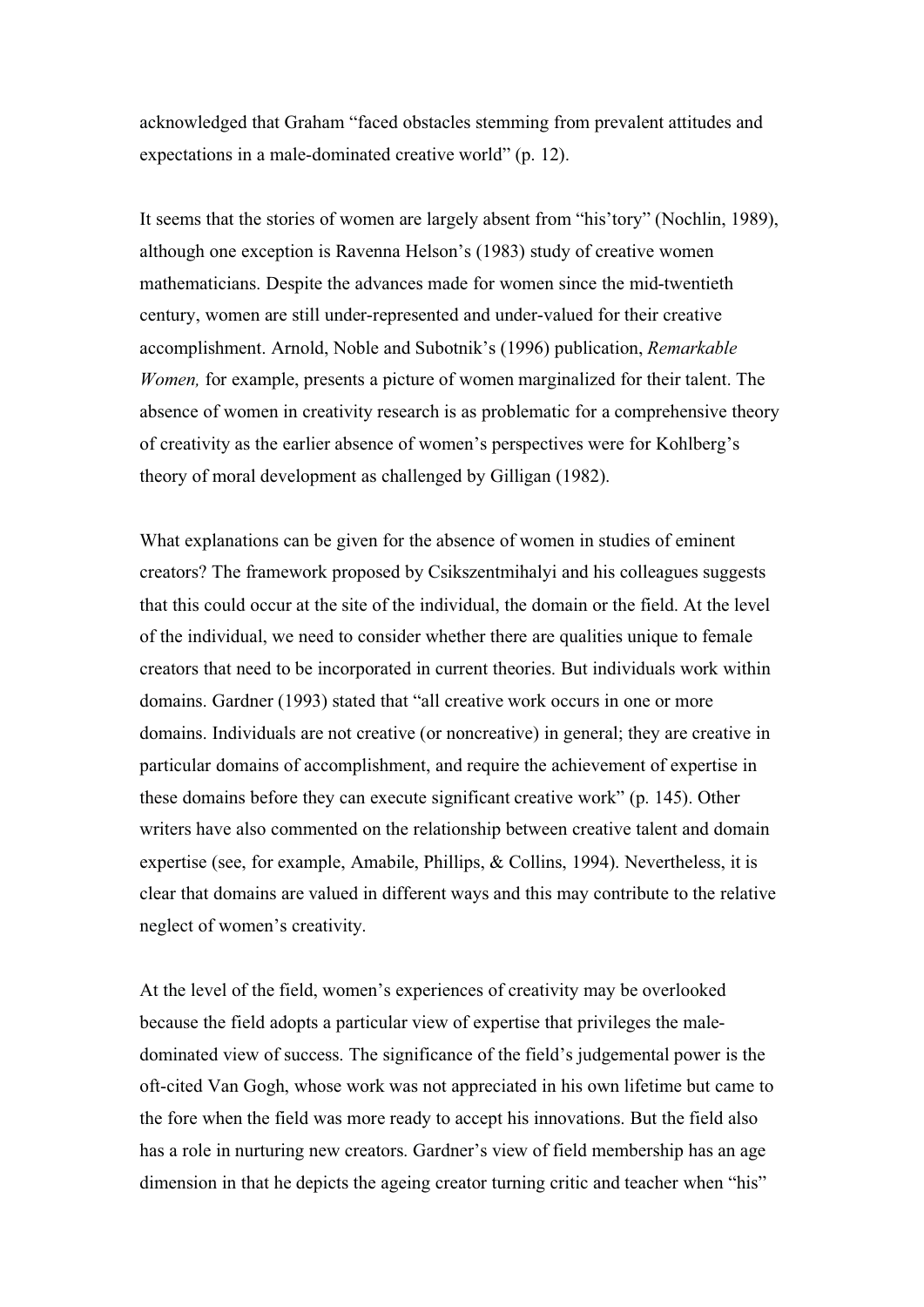ability to innovate declines. Women's involvement in field roles may well challenge this model but, simultaneously, provide another explanation for their underrepresentation in that field responsibilities distract individuals from their creative work.

## **Method**

The purpose of this research, then, was to provide a voice to creative women and consider how their experiences could inform the contextual theory of creativity. To this end, multiple case studies of six women at different ages and from different domains were conducted. The data for the case studies were obtained from two lengthy semi-structured interviews per person. The prompt questions were based on those used by Csikszentmihalyi (1996) and pursued three broad topics: establishing a career over the course of a lifetime; personal and professional relationships; and, working habits and insights. Despite the prompt questions, interviewees were encouraged to take the conversations where they wanted, to allow them to tell their own story as far as possible.

The sample for the study was both convenient and purposively selected. The location of each of the participants was in New South Wales, the most populous state of Australia and in close proximity to Sydney, the largest city. The selection of different domains was deliberate and ranged across science, the arts, and politics as included in Csikszentmihalyi's study but also included the nascent domain of food preparation. The age of participants varied, with the youngest at 29 and one participant from each decade thereafter. This was not deliberate but a serendipitous outcome of the domain selection process. A snapshot of the six case studies (pseudonyms have been used) is presented in Table 1.

| Name  |    | Age Domain                            | A representative comment                                                                                                                                                                                                                                                                                                                            |
|-------|----|---------------------------------------|-----------------------------------------------------------------------------------------------------------------------------------------------------------------------------------------------------------------------------------------------------------------------------------------------------------------------------------------------------|
| Karla | 29 | Science<br>(biology and<br>chemistry) | "I am very individualistic and I also have this<br>creative side but I also have this analytical<br>sideI have always wanted to do something that<br>would make a differenceit is in between<br>disciplines which lead to creative solutionsBy<br>being in two disciplines rather than oneI can<br>essentially draw on a greater range of knowledge |

| Table 1. Overview of the case studies |  |  |  |
|---------------------------------------|--|--|--|
|---------------------------------------|--|--|--|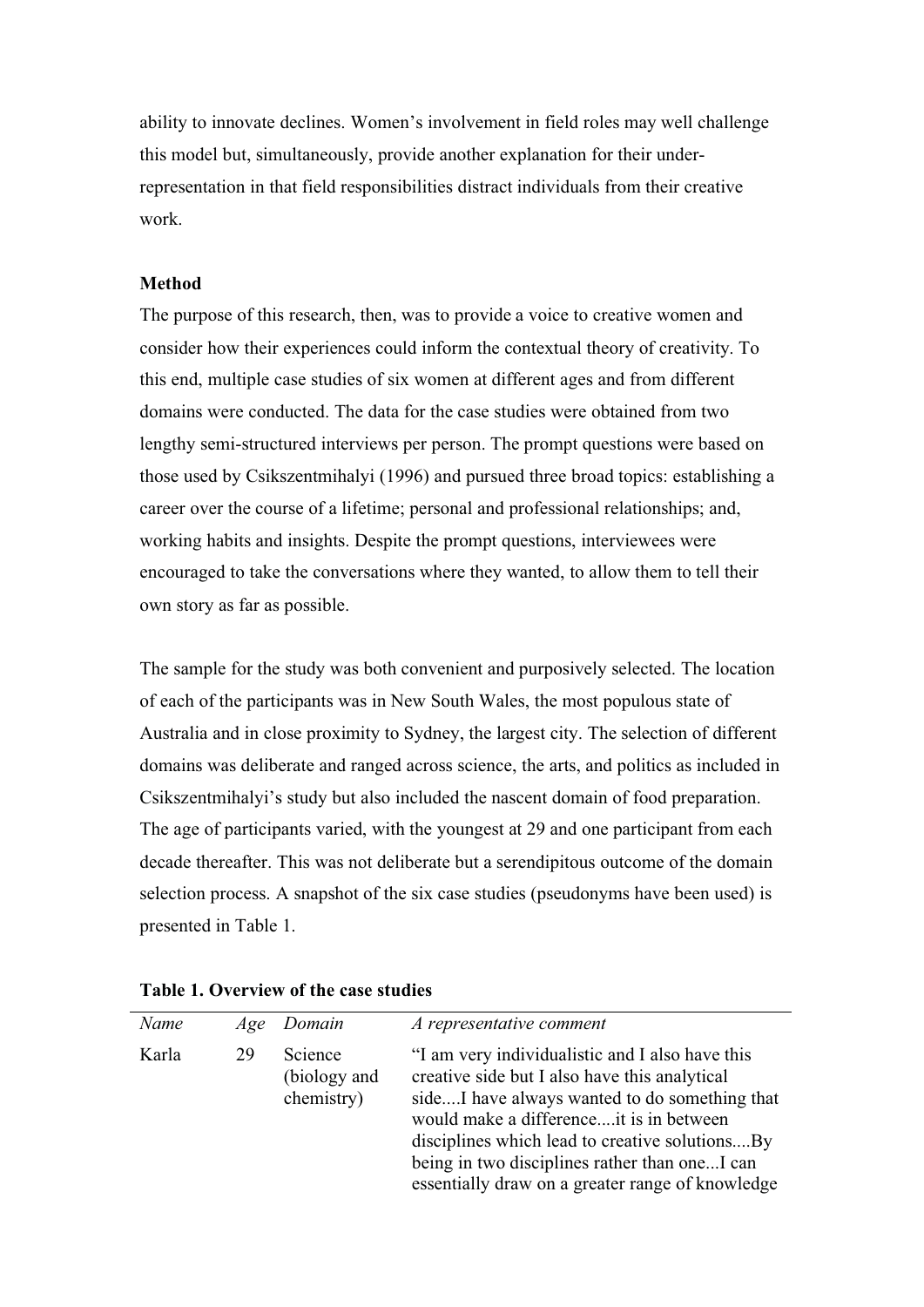|        |    |                                                       | and a much greater range of tools to come up<br>with more creative solutions than if I had been<br>in either one of those disciplines. What I have<br>done is put myself in this position."                                                                                                                                                                                                                            |
|--------|----|-------------------------------------------------------|------------------------------------------------------------------------------------------------------------------------------------------------------------------------------------------------------------------------------------------------------------------------------------------------------------------------------------------------------------------------------------------------------------------------|
| Wanda  | 38 | Chef who<br>owns and runs<br>a restaurant<br>business | "Okay, you know why Australia's got the best<br>chefs in the world? We have an extremely<br>multicultural communityand we have these<br>flavours being brought from Asia to European to<br>SlavicThere's no boundaries to cooking, to<br>culture."                                                                                                                                                                     |
| Willa  | 43 | Psychology<br>Politics                                | "I guess I am creative in a constipated wayI<br>was good at everythingin an academic way but<br>I think my gift was with peopleI think I<br>understand people, what makes them tick. I think<br>I stumbled on the right thing."                                                                                                                                                                                        |
| Anna   | 59 | Dance<br>Television<br>entertainment                  | "Joe Latonaheard us sing and he said, 'I'd like"<br>you to try this movement' and I can remember it<br>as if it were yesterday. We were in this little<br>room and he showed us this step and we all did it<br>as a groupand it was such a high because<br>suddenly here was someone who understood<br>what we were about. It had never been done<br>before."                                                          |
| Connie | 69 | Music<br>Visual arts<br>Teaching                      | "I just know now that I'm getting older [and] at<br>last starting to understand what I should have<br>done and how I should have done it in my<br>lifeI've always been drivencreating what I<br>did at school ensembles and bands and<br>orchestras, all of that is still manipulating music<br>and making something that hadn't happened<br>before. So that was the way I could make<br>teaching interesting for me." |
| Delice | 79 | Painting<br>Weaving                                   | "A lot of artists like to go outside to paint what<br>they see but I think I've got a world within me<br>that I want to make visual[C] reativity to me<br>means that I want to express what's in my inner<br>worldit's very positive to me and it has a glow<br>about it and there's always so much hope and joy<br>in it and it's that that's kept me going and<br>naturally I have to express it in colour."         |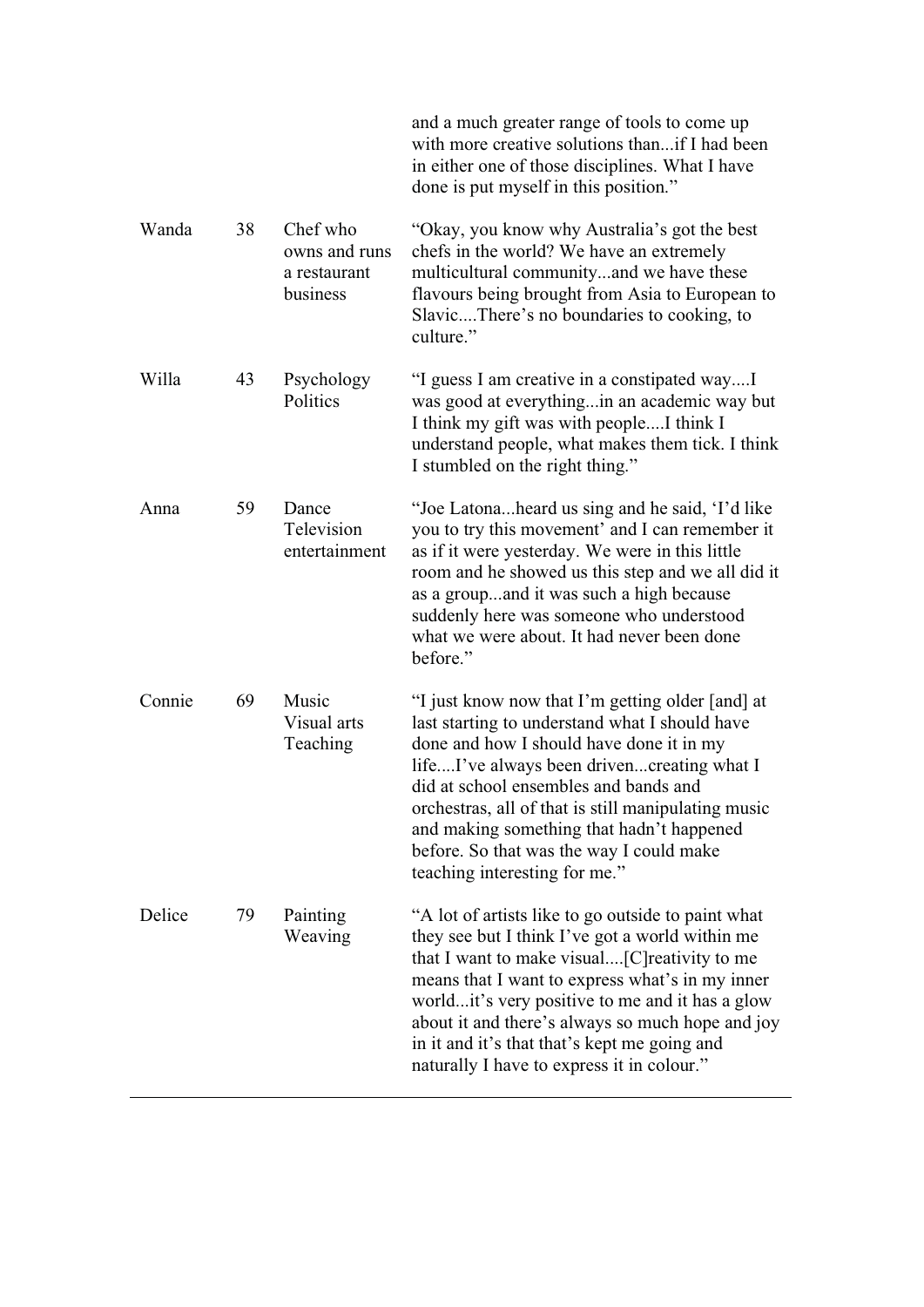## **Results and Discussion**

The interviews were transcribed and coded to extract themes that were common across these diverse women's stories (see Botticchio, 2006, for detailed stories of each woman). The analysis produced 20 common themes that have been organized into the three sites delineated by Csikszentmihalyi: domain, field and person.

#### *Domain*

Five themes were identified at the site of the domain:

- 1. All participants express their achievements in terms of domain success and personal attainment.
- 2. All participants made a connection with more than one domain.
- 3. They are drawn to domains though their interest in what they do as domain work and to fulfil personal responsibilities.
- 4. They aim for a balance between their domain work and private lives but it often remains skewed toward work, despite efforts to change it.
- 5. They are tied to a duality of reward and motivation. The enjoyment they exact from domain work is measured against the satisfaction of fulfilling personal obligations.

In common with their male counterparts, the women were strongly attracted to a domain and experienced flow as they completed work within the domains. But there are also some points of departure. Each of the participants valued their personal lives, particularly partners and families, alongside the domain that was their passion. Further, much of the flow they experienced in their work was made possible by those personal relationships. Karla, the young scientist, commented: "I think the quality of my science will always benefit from having a partner and a home and security and happiness. My science is my life in many ways but it is not what gives me happiness."

Karla's age has perhaps given her an opportunity to balance her professional and personal lives in a way that was not readily available to the older women in the study. Anna, for example, gave up her career as a dancer and entertainer in order to have a family. She later returned to teaching in the domain, thereby adopting a field role, when her daughter began to dance. Connie works as a teacher in the domain in order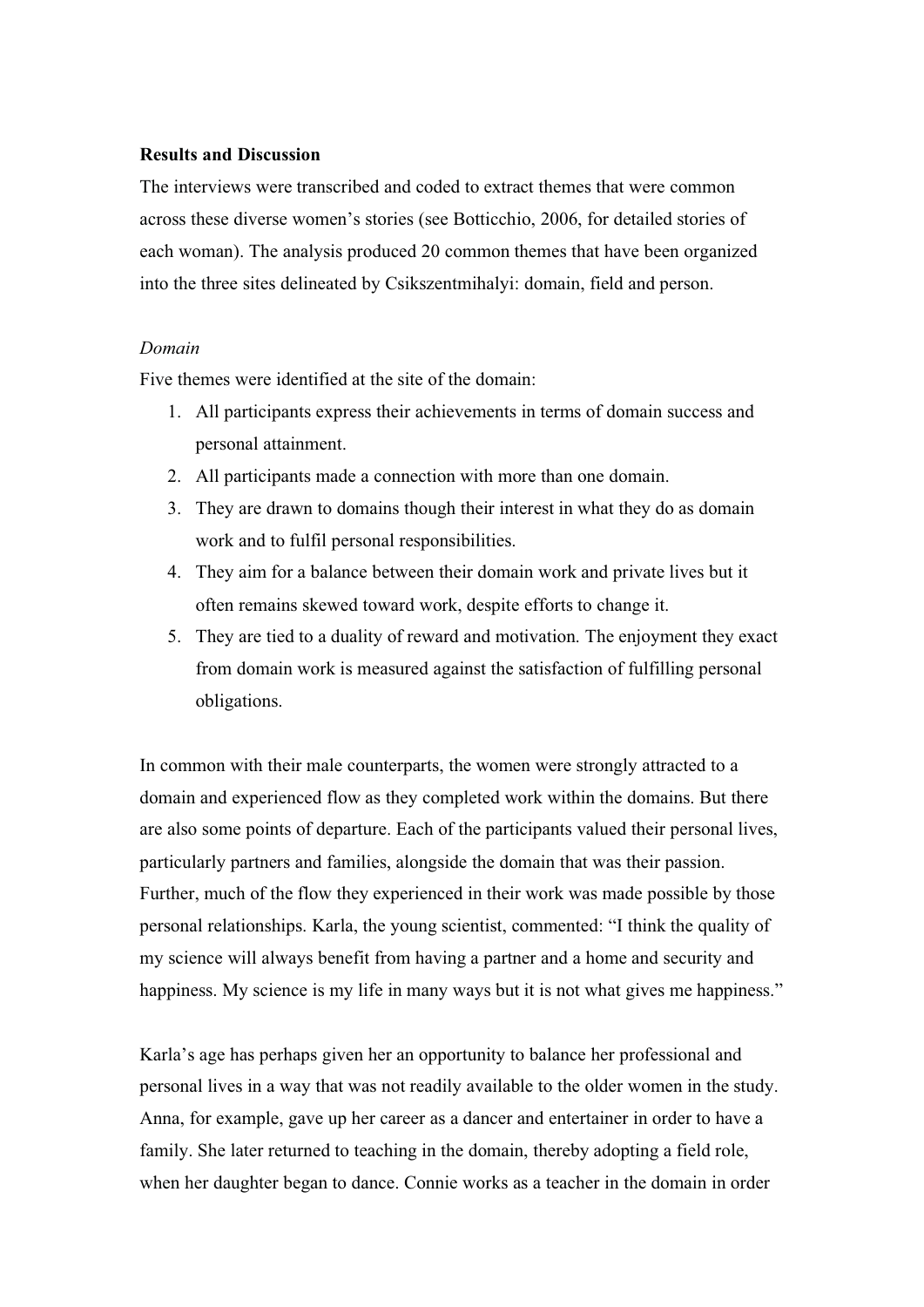to support herself and her daughter. She resents not being able to devote herself more fully to the domain but considers she has no choice. Delice has experienced a second start in her artistic domain after raising a family. But her domain success masks her own perceptions of personal failure in the unsatisfactory relationship she has with her sons.

The women in our study blur the boundaries of big C and little c creativity in their attempts to balance the dualities of family and career. In this respect, they confirm Gabor's (1995) observation that marriage and family define success for women. These women's experience of domain also stands in stark contrast to Gardner's creators who were "so caught up in the pursuit of their work mission that they sacrificed all, especially the possibility of a rounded personal existence" (Gardner, 1993, p. 44).

## *Field*

At the site of the field, five themes were identified, as follows:

- 1. They have strong moral and social interests that direct them to the domain.
- 2. They find people who stimulate their thinking and attitude to work. They learn from a wide group of people with whom they have social contact.
- 3. They practise field skills of promoting and evaluating the domain. In relation to teaching, they say it is important but takes energy and time they would rather put into the domain.
- 4. Most participants evaluated others throughout their career.
- 5. They reflect on family and childhood as the source of support for their creative careers.

Gardner's description of the field site differs dramatically from our participants' experiences. He described his subjects as "intensely competitive individuals who saw—and labelled—many others as rivals. They doggedly protected their territory, divided the world into supporters and enemies, proved quick to reward loyalty and to punish apparent disloyalty....Each had an ensemble of followers who did their bidding, and neither welcomed close colleagues perhaps because they felt that few of their domain peers were their equals" (Gardner, 1993, pp. 377-378).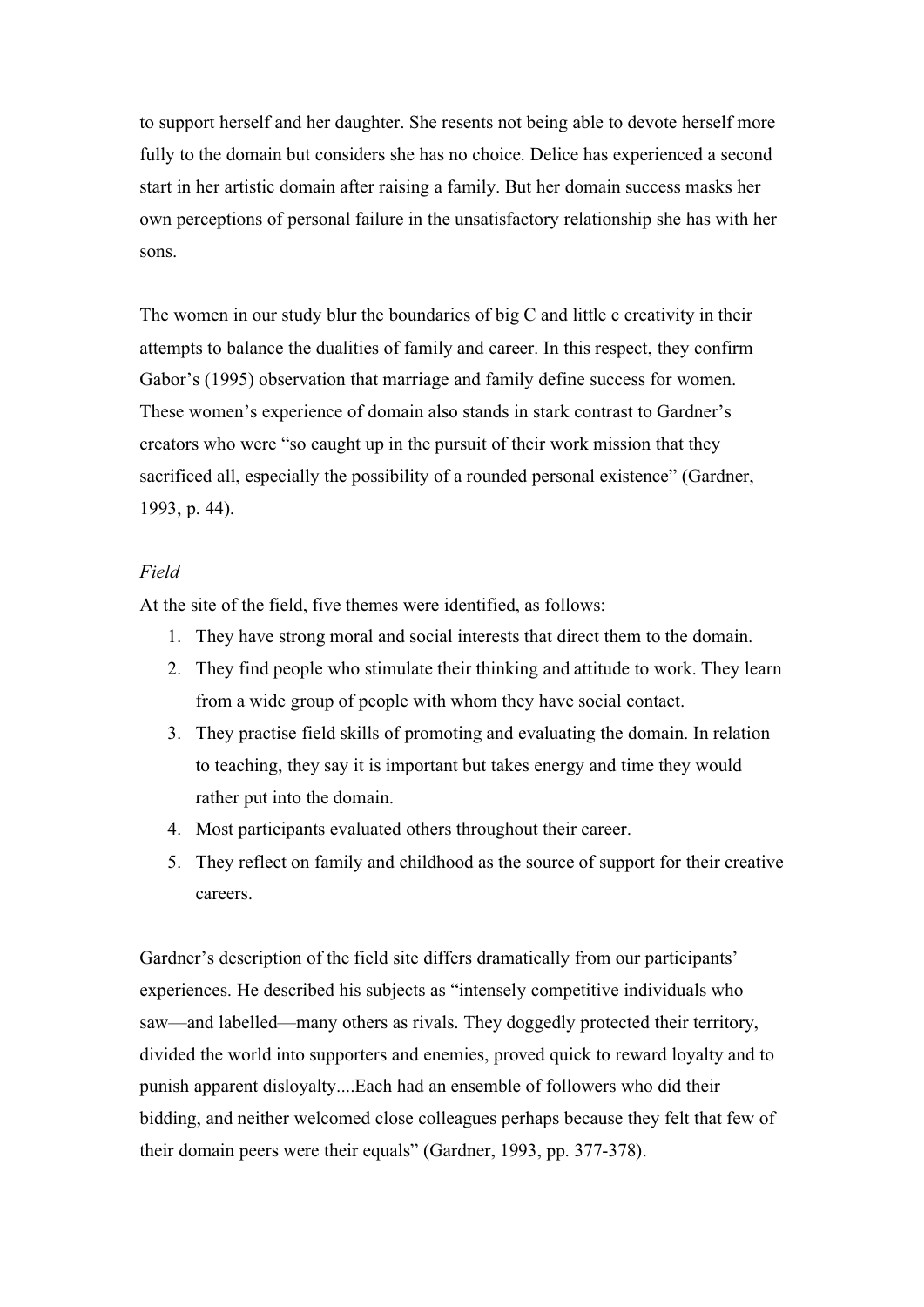By contrast, for our female creators, the relationship dimension contains both ethical and moral elements. At times, this ethical element draws them to adopt field roles that interrupt or deflect their domain accomplishments. A characteristic of all our women was the absence of expert mentors early in their careers who shaped their careers. For example, in each case, parental influence was largely non-expert but nevertheless encouraged creativity in various ways. Instead, our creative women sought support and stimulation from a broad range of people within the field.

Further, the women held a more inclusive perception of the field. For example, they felt the need to address non-expert audiences with their work. Karla talked about the importance of revealing science discoveries to the general public and tried to balance academic publication with more "useful" dissemination of her work.

Finally, the participants often adopted a field role in addition to the domain role – four of the six case studies were teachers in the domain and thereby contributed to the nurture of future innovators in the domain. Even our youngest participant, Karla, was involved in teaching at the university level. However, as previously noted, the adoption of field roles early in the career trajectory interferes with innovation. Gardner (1993) noted that his predominantly male subjects only adopted field roles once their innovations declined with age.

## *Person*

The remaining ten themes can be attributed to the site of the person, and include the following:

- 1. The women turn what is perceived as obstacles to creative achievement into personal advantage.
- 2. They advise others to choose a domain that they love and enjoy working within it.
- 3. They were stimulated by an early 'real world' project that enabled them to see the complexity of the domain and a taste of success.
- 4. Advice for young people in their domain:
	- a. Expose yourself to leading ideas in the field.
	- b. Achieve mastery of the domain's symbol systems.
	- c. At times, working on the periphery of a domain is advantageous.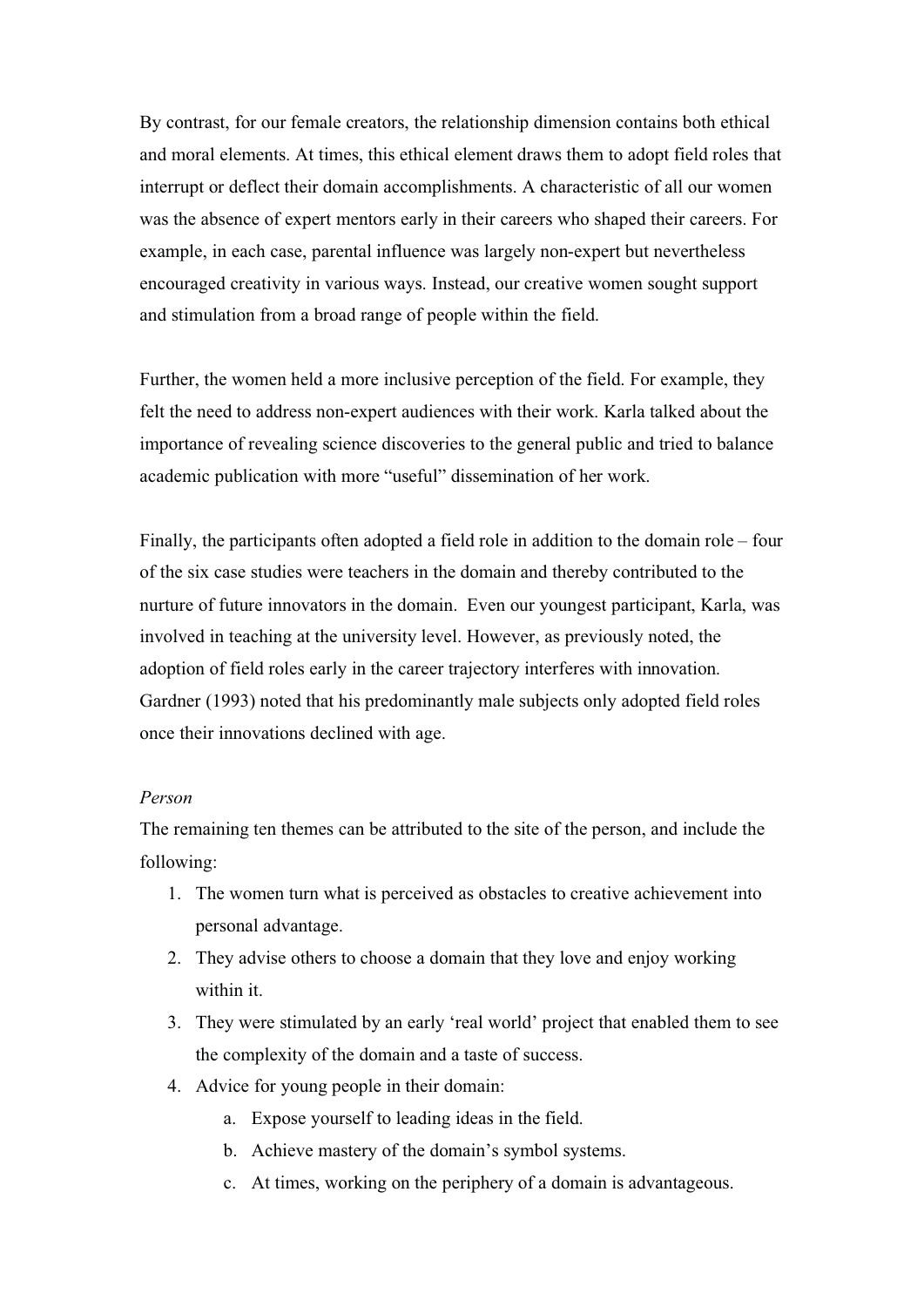- d. Find your own identity within a domain and stick to it.
- 5. Common features in their personal experiences:
	- a. Experience of crisis, trauma and/or depression.
	- b. Heightened emotions as part of their work.
	- c. Emotional displays outside of work.
	- d. High degree of moral or ethical concern for others.
	- e. Experience of times when work was not possible.
	- f. Intense stress from desire to balance work and personal responsibilities.
- 6. Most women have noticed differences between men and women in the ways they regard and work in the domain. This has included gender clashes.
- 7. Most experience excitement in their work.
- 8. Most have experienced a paradigm shift and have been thus affected in their work.
- 9. Common characteristics:
	- a. Blurring of genres.
	- b. Attacking established traditions.
	- c. Moral reasoning.
	- d. Cynicism.
	- e. Manipulating new technologies.
	- f. Humor that verges on satire.
	- g. Deconstructing historical accounts.
- 10. Common work habits:
	- a. They trust their instincts.
	- b. They think about their work while doing other things.
	- c. They have perfectionist tendencies.
	- d. They have experience of working as a member of a team.

At the site of the person, our participants share many of the characteristics of the big C creators described by Csikszentmihalyi and Gardner. The differences are more a matter of degree than substance. In particular, the valuing of ethical behavior, collaborative relationships and emotions are more embedded in their professional lives than is evident in Csikszentmihalyi's and Gardner's accounts.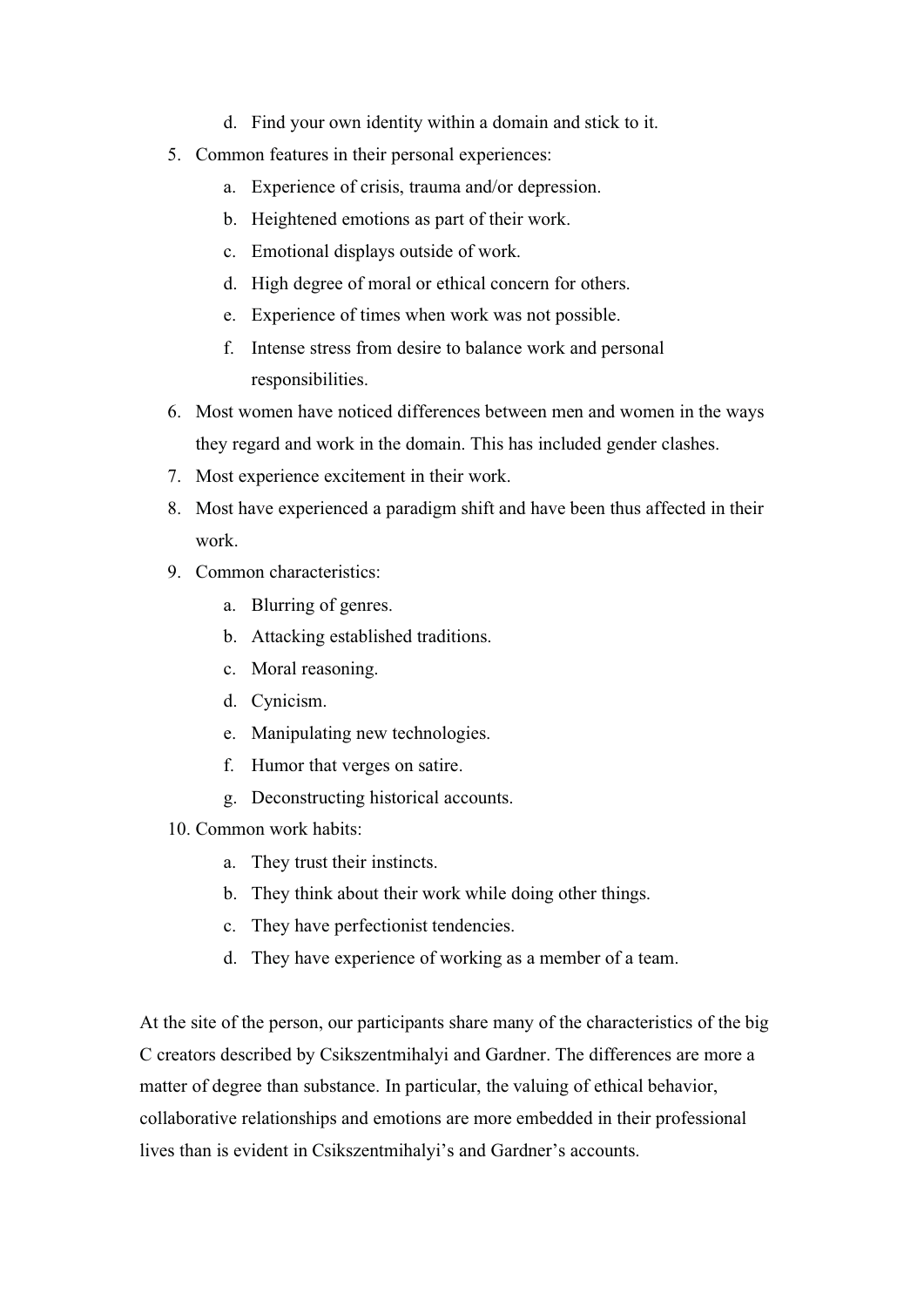## **Conclusion**

This examination of the lives of six creative women, crossing generations and domains, has confirmed the value of the contextual theory of creativity developed by Csikszentmihalyi, Gardner and Feldman. Many of the experiences of our participants bear similarity to the accounts those researchers present of eminent creators. But our participants also experienced creativity in ways that differ markedly from those accounts. We propose, therefore, that a comprehensive theory of creativity needs to allow for the broader experiences represented by our women, particularly in the ways that eminence is assessed.

The three key findings arising from this research may be summarized as follows:

- 1. At the domain site, there is a blurring of boundaries between big C and little c creativity. This is expressed as women move between domain roles and field roles, and as they connect with multiple domains.
- 2. At the field site, contributions interfere with innovation. This is indicated by the ways our women adopted teaching roles, mentored and critiqued others, and disseminated their work throughout their careers.
- 3. At the person site, women moved from personal to domain creativity. Unlike Gardner's creators, our women's experience of flow in their work did not require the neglect of the personal; indeed, in Karla's case, her personal relationship enhanced her experience of flow in her scientific innovation.

Our study suggests that the sharp division between big C and little c creativity that Csikszentmihalyi proposed is fine in theory and for individualistic, male-dominated analyses of eminence. But for the women in our study, the blurring of the boundary between the two forms of creativity is important. It suggests that the career trajectory of female creators may not follow the curvi-linear pattern accepted for their male counterparts. Therefore, the unidirectional cycle of the contextual theory of creativity needs to be seen as more fluid to accommodate women as they move into field roles earlier and back into domain roles to innovate.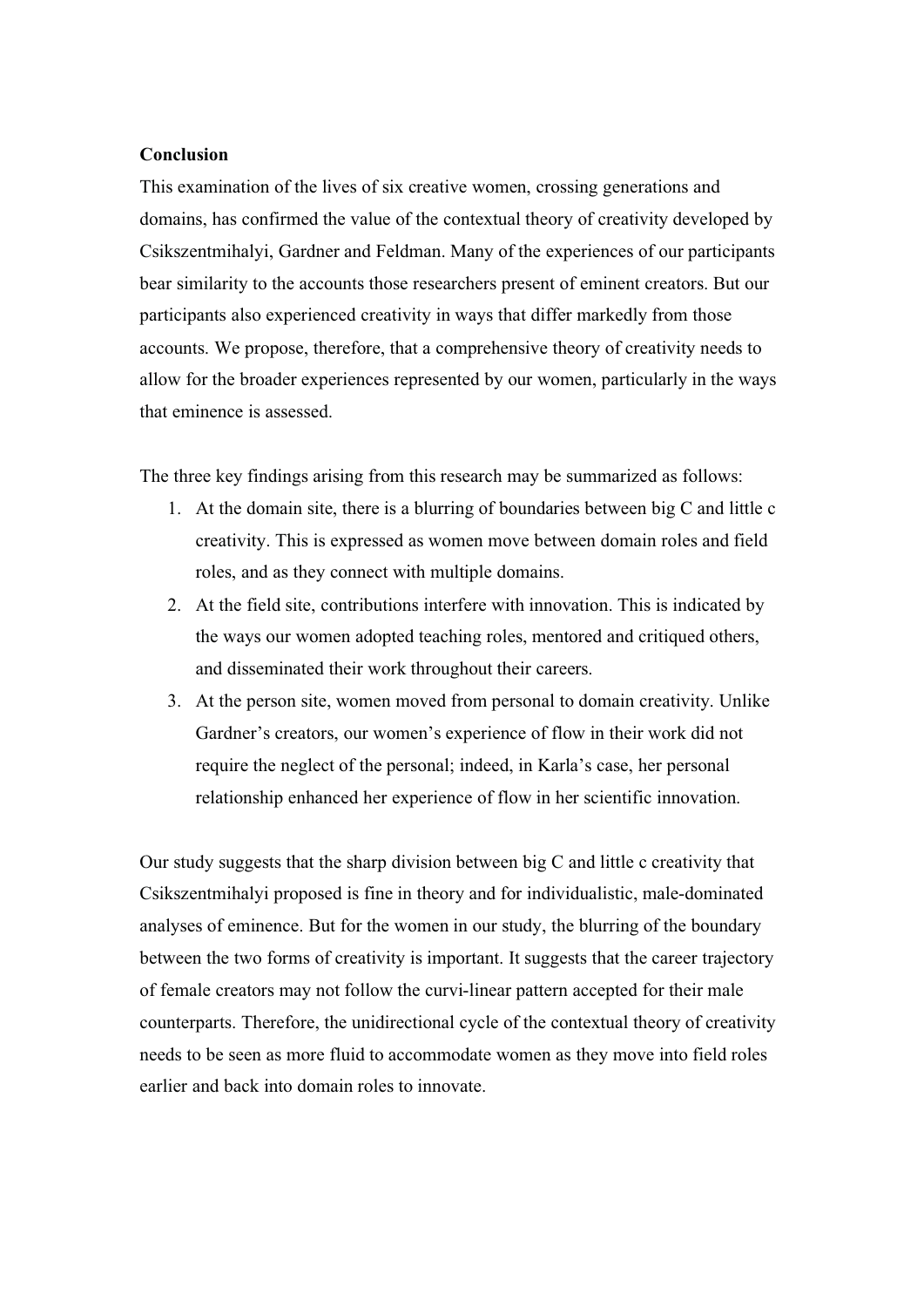### **References**

- Amabile, T.M., Phillips, E.D., & Collins, M.A. (1994). *Creativity by contract: Social Influences on the creativity of professional artists.* Unpublished manuscript. Waltham, MA: Brandeis University.
- Arnold, K., Noble, K., & Subotnik, R. (Eds.). (1996). *Remarkable women: Perspectives on female talent development.* Cresskill, NJ: Hampton Press.
- Botticchio, M. (2006). *Creativity under the glass ceiling: A study using a contextual theory of creativity as a framework.* PhD thesis, University of Wollongong. Available at http://ro.uow.edu.au/theses/606.
- Csikszentmihalyi, M. (1988). Society, culture, and person: A systems view of creativity. In R. J. Sternberg (Ed.), *The nature of creativity: Contemporary psychological perspectives* (pp. 325-339). New York: Cambridge University Press.
- Csikszentmihalyi, M. (1990). *Flow: The psychology of optimal experience.* New York: Harper Perennial.
- Csikszentmihalyi, M. (1996). *Creativity.* New York: Harper Collins.
- Feldman, D. H. (1994). Creativity: Proof that development occurs. In D. H. Feldman, M. Csikszentmihalyi, & H. Gardner (Eds.), *Changing the world. A framework for the study of creativity* (pp. 85-101)*.* Westport, CT: Praeger.
- Feldman, D. H., Csikszentmihalyi, M. & Gardner, H. (1994). *Changing the world. A framework for the study of creativity.* Westport, CT: Praeger.
- Gabor, A. (1995). *Einstein's wife: Work and marriage in the lives of five great twentieth-century women.* New York: Penguin Books.
- Gardner, H. (1993). *Creating minds.* New York: Basic Books.
- Gilligan, C. (1982). *In a different voice.* Cambridge, MA: Harvard University Press.
- Gruber, H. (1981). *Darwin on man.* Chicago: University of Chicago Press.
- Guilford, J.P. (1950). Creativity. *American Psychologist, 15*, 444-454.
- Helson, R. (1983). Creative mathematicians. In R. Albert (Ed.), *Genius and eminence: The social psychology of creativity and exceptional achievement* (pp. 211-230). London: Pergamon Press.
- Nochlin, L. (1989). *Women, art and power and other essays*. London: Thames and Hudson.
- Simonton, D. K. (1984). *Genius, creativity, and leadership: Historiometric inquiries.* Cambridge, MA: Harvard University Press.